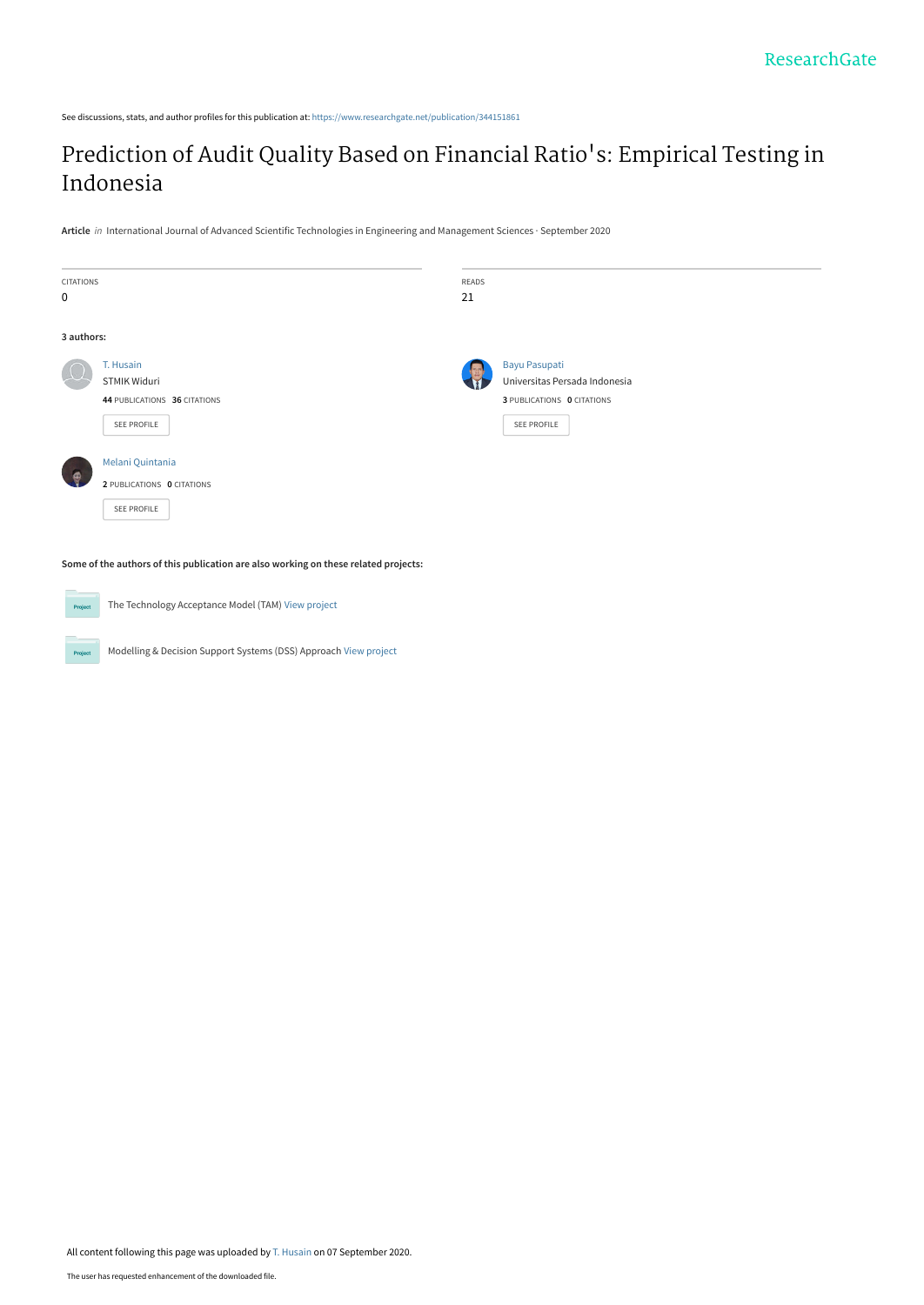# PREDICTION OF AUDIT QUALITY BASED ON FINANCIAL RATIO'S: EMPIRICAL TESTING IN INDONESIA

*T. Husain1\* , Bayu Pasupati<sup>2</sup> , Melani Quintania<sup>3</sup> 1,2,3Doctoral Program Students, Persada Indonesia Y.A.I University, Jakarta Indonesia 1 Information Systems Department, School of Management and Computer Science, STMIK Widuri, Jakarta Indonesia*

> *<sup>3</sup>Faculty of Management, Darma Persada University, Jakarta Indonesia \*Corresponding Author's E-mail: thusain050686@gmail.com*

*Abstract— The novice researchers in Indonesia itself even sometimes claim that only these maneuvers can measure audit quality when using secondary data. There are many other measurements used by previous researchers This study objective to the prediction of audit quality based on Financial Ratio's with CR, TATO, DER, ROE, and EPS. While audit quality uses an audit fee proxies. The research is a quantitative approach, which includes a sample of 21 firms listed in the Indonesia Stock Exchange, included data observation for the period of 2016-2018. This study applied data panel regression using the selection of estimation panel data technique through Chow tests, Hausman's test, and Lagrange Test. This data analysis was operated using STATA MP/14.00. The study finds that all of the Financial Ratio's proxies have predicted Audit Quality. The findings should be a reference for novice researchers, especially in Indonesia, to use the LNFE proxy to measure audit quality, then as consideration for companies and investors, namely audit fees by looking at financial ratios to build a good audit quality. Keywords: Audit quality, financial ratio's, audit fee.*

#### I**.** INTRODUCTION

Research studies that investigated the construct of audit quality model, especially until now, still have a reliable on by academics since De Angelo released this measurement in 1981. The novice researchers in Indonesia itself even sometimes claim that only these measurements can measure audit quality when using secondary data, and when asked, the supervisor even answers this, namely the measurement of audit quality is measured based the Big-4 and Non-Big 4 public accountant categories. Thus, so further research will always become important for reexamine in applied research on the determinant of the quality of audits and their relationships and influence [1].

For example, the audit quality conducted by the auditor is based on the correct attributes of the audit firm structure including audit firm size, audit fee, auditor specialization, auditor tenure, and audit type [2,3,4]. Furthermore, a finding states that the higher audit quality will suggest by the overall audit fee charged by the client's [5]. The reliability of financial statements reporting not only be achieved by hiring Big 4 auditor, in fact, the poor independence enforcement factor mechanisms sometimes interfere with auditors when faced with family ownership and investors even though involve the audit firm is a Big 4 auditor's [6]

Audit quality cannot be separated from a good quality of financial reporting. Investors and stakeholders will always see measurements that are concise or reported in financial reviews. Financial ratios will always exist and are presented so that this output is very important and is considered by investors in making business and investment decisions, especially in Indonesia. Financial ratios have five criteria that will be measured to refer the condition of the firm consist of liquidity, profitability, market value, capital structure, and asset management efficiency. Financial ratios are the most widely used measuring tool in analyzing financial information. Financial ratios can be described as restatements of accounting data in terms of time [7]

This research was background for several reasons, scilicet: (1) financial ratio's is simple and accurate measuring tools; (2) financial ratios are factors that are widely used by researchers in predicting corporate performance, such as firm value, profitability, corporate social responsibility, dividend policy, audit quality and others; (3) prior research still has difficulty in defining and measuring audit quality; and (4) prior research sometimes only used one specific audit quality measurement, especially empirical studies in Indonesia.

#### II. LITERATURE SURVEY

#### *A. Previous Research*

Umaru [3] proposed an impact of audit firms viz. compensation and provision towards financial reporting quality of categorize building material companies in Nigeria. The aftermath suggested that, audit quid pro quo and provision of non-audit services have look up the quality of their financial reporting during the period under review. Hosseinniakani et al. [4] doing to review and encapsulate the different audit quality factors i.e. audit fees, auditor tenure, reputation and itemizing, size, industry expertise and non-audit services. The aftermath suggested that each of the factors while affecting the audit quality directly. DeFond et al. [8] define higher audit quality as the greater assurance of financial reporting quality through the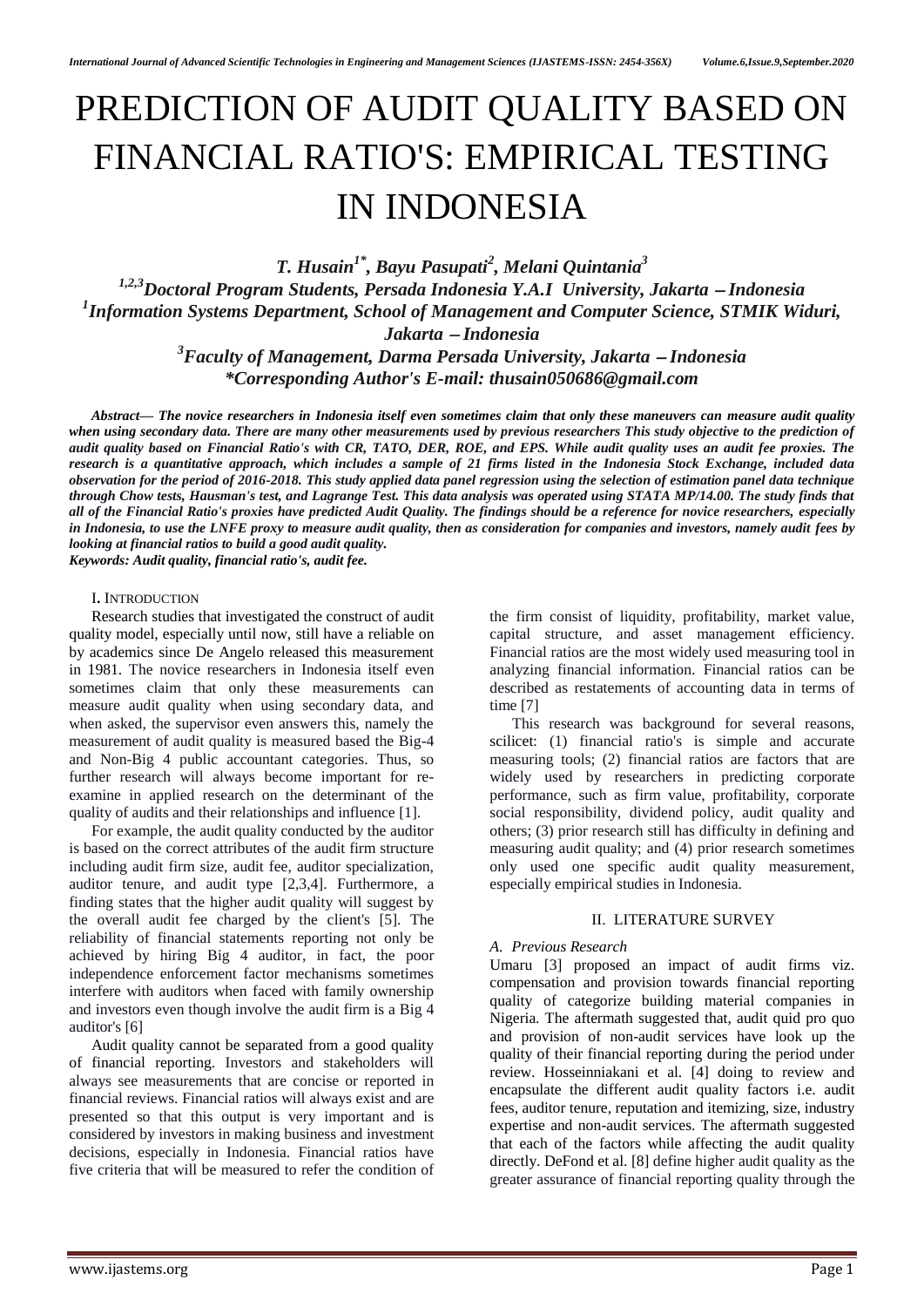findings suggest that agency cost incentives are an important driver of client demand for high audit quality. Alareeni [\[9\]](#page-5-0) investigated the association betwixt audit firm characteristics (e.g. audit fees, client tenure, firm size, and non-audit services) and audit quality. The aftermath suggested that only auditor-client tenure and audit fee which has a positive effect on audit quality. Based on the findings above, the importance of audit fees in determining audit quality and financial reporting.

#### *B. Research Model and Hypothesis*

The model is a construction through specific parameters that are measured in terms of structure, form, content, quantity and meaning with all limitations [\[10\]](#page-5-1). Furthermore, a model can be understood as something that is small which means to describe reality. The model in research is a mathematical model that shows the relationship between variables that influence each other [11]. This research model is a fairly simple model that only uses one independent variable (X) and one dependent variable (Y).



Figure 1: Research Model

Based on the research model above, the research hypothesis is stated as follows:

- H0, which is stated by the financial ratio's, has no significant effect in the context of audit quality.
- Ha, which is stated by the financial ratio's, has a significant effect in the context of audit quality.

#### III. PROPOSED METHOD

#### *A. Research Type*

It is a quantitative research build to publish data aggregated from the annual and financial reports of the sample firms. The purpose of this research is to examine and identify the X variable, which is the Financial Ratios, the Y variable, which is the Audit Quality.

#### *B. Population and Sampling Technique*

The population comprises the firms under the transportation sub-sector listed in the Indonesia Stock Exchange in 2018. The sampling technique uses purposive sampling that is the confidence that the information needed for research will be obtained from one target group based on the criterion which is established by the researchers [11]. The criteria defined include (1) Firms that fall within the in sub-sector of transportation consistently during 2016-2018; (2) The company has complete data and information during the observation period; and (3) The company uses the besides IDR currency as the reporting currency, then it is converted using the BI middle rate. The research includes 21 firms as its sample.

| Table 1: Research Sample |                         |                                                    |  |  |  |
|--------------------------|-------------------------|----------------------------------------------------|--|--|--|
| <b>Ticker</b><br>Code    | <b>IPO</b> Date         | <b>Firm's of Name</b>                              |  |  |  |
|                          |                         | PT Arpeni Pratama Ocean Line                       |  |  |  |
|                          | 22-Jun-2005             | Thk                                                |  |  |  |
|                          | 12-Nov-2012             | PT Adi Sarana Armada Thk                           |  |  |  |
|                          | APOL 08-Jan-2013        | Pelayaran Nasional Bina Buana                      |  |  |  |
|                          | <b>ASSA 05-Nov-2014</b> | Raya Tbk                                           |  |  |  |
|                          | <b>BBRM 26-Mar-1990</b> | PT Blue Bird Tbk                                   |  |  |  |
|                          | BIRD 11-Feb-2011        | PT Berlian Laju Tanker Tbk                         |  |  |  |
|                          |                         | BLTA 15-Dec-1997 PT Garuda Indonesia (Persero) Tbk |  |  |  |
| GIAA                     | $17$ -May-              | PT Humpuss Intermoda                               |  |  |  |
| <b>HITS</b>              | 2001                    | Transportasi Tbk                                   |  |  |  |
| <b>INDX</b>              | $17-May-$               | PT Tanah Laut Tbk                                  |  |  |  |
| KARW                     | 2001                    | PT ICTSI Jasa Prima Tbk                            |  |  |  |
|                          | LRNA 15-Apr-2014        | PT Ekasari Lorena Transport Tbk                    |  |  |  |
|                          | MBSS 16-Apr-2011        | PT Mitra Bantera Segara Sejati                     |  |  |  |
|                          | MIRA 30-Jan-1997        | Thk                                                |  |  |  |
|                          | PTIS 12-Jul-2011        | <b>PT Mitra International Resources</b>            |  |  |  |
|                          | SAFE 15-Agus-           | Thk                                                |  |  |  |
| <b>SHIP</b>              | 1994                    | PT Indo Straits Tbk                                |  |  |  |
|                          | SOCI 16-Jun-2016        | PT Steady Safe Tbk                                 |  |  |  |
|                          | TAXI 03-Dec-2014        | PT Sillo Maritime Perdana Tbk                      |  |  |  |
|                          | TMAS 02-Nov-2012        | PT Soechi Lines Tbk                                |  |  |  |
|                          | TPMA 09-Jul-2003        | PT Express Trasindo Utama Tbk                      |  |  |  |
|                          | <b>WEHA 20-Feb-2013</b> | PT Pelayaran Tempuran Emas Tbk                     |  |  |  |
| <b>WINS</b>              | $03$ -May-              | PT Trans Power Marine Tbk                          |  |  |  |
|                          | 2007                    | PT Weha Transportasi Indonesia                     |  |  |  |
|                          | 29-Nov-2010             | Thk                                                |  |  |  |
|                          |                         | PT Wintemar Offshore Marine Tbk                    |  |  |  |
|                          | Adopted by: [12]        |                                                    |  |  |  |

#### *C. Fill Measurement the Format of Audit Quality and Financial Ratio's*

Previous to defining and measuring audit quality, we summarized indicators of audit quality through the following format:

Table 2:Fill Summarize Indicators of Audit Quality

| <b>Proxies</b>                       | Summary of                            | <b>Prior Research Name,</b> |
|--------------------------------------|---------------------------------------|-----------------------------|
|                                      | <b>Indicators</b>                     | Years                       |
|                                      |                                       | DeAngelo, 1981              |
|                                      | Log natural of<br>fee audit<br>(LNFE) | Carcello et al., 2002       |
| <b>Audit Fee</b>                     |                                       | Bedard et al., 2010         |
|                                      |                                       | DeFond et al., 2013         |
|                                      |                                       | DeFond and Zhang, 2014      |
|                                      |                                       | Sarhan et al., 2019         |
| $\lambda$ domaged $\lambda$ barr [1] |                                       |                             |

*Adopted by:* [1]

Audit quality and financial ratio's variables transcript to the definition and the scale measurement through the following formats:

| Table 3: Fill Measurements of Variable |                                                                               |                 |              |  |  |  |  |
|----------------------------------------|-------------------------------------------------------------------------------|-----------------|--------------|--|--|--|--|
| <b>Proxies</b>                         | <b>Definition</b>                                                             | Formulatio<br>n | <b>Scale</b> |  |  |  |  |
| <b>Audit Fee</b>                       | additional audit<br>effort which led<br>to a higher level<br>of audit quality | <b>LNFE</b>     | Ratio        |  |  |  |  |
| Prior Research: [13,14,15,8,16,17]     |                                                                               |                 |              |  |  |  |  |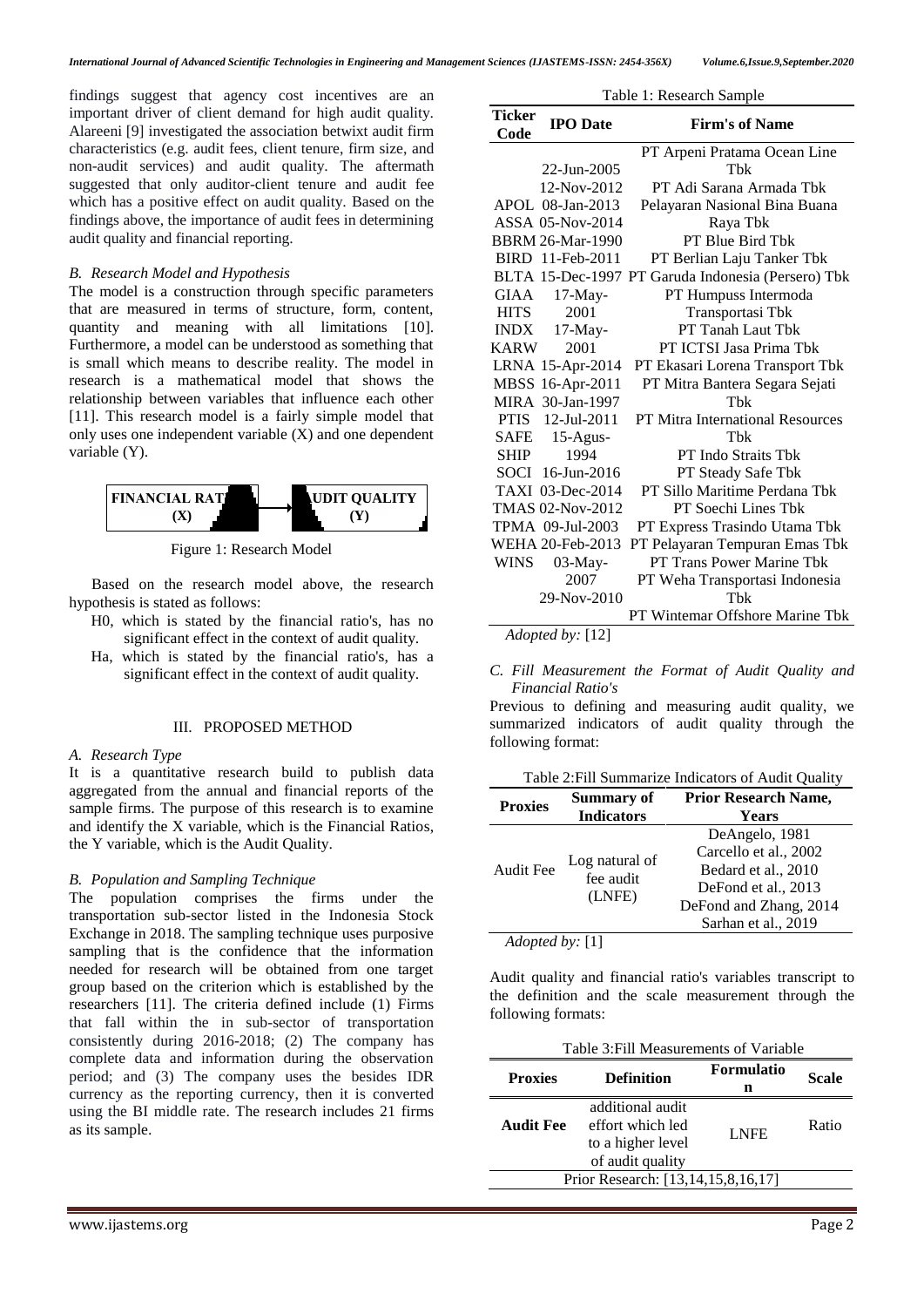| <b>Financial</b><br>Ratio's | Financial ratio's<br>can be described<br>as restatements<br>of accounting<br>data in terms of<br>time | CR, TATO,<br>DER, ROE,<br>and EPS | Ratio |
|-----------------------------|-------------------------------------------------------------------------------------------------------|-----------------------------------|-------|
|                             | Prior Research: [3,7]                                                                                 |                                   |       |
| $ -$<br>$\sim$              | - - -                                                                                                 |                                   |       |

*Adopted by:* [1]

#### *D. Proposed Data Processing: STATA/MP 14*

The data analysis method used panel data regression with STATA/ MP 14.00 processing aids. The processing stages are carried out consist of:

1) Panel data regression model selection estimation technique viz. "CEM or FEM using a Chow test, FEM or REM using a Hausman test, and to confirmation the model using a Lagrange method.

2) Classical assumption test using commands: "swilk LNFE CR TATO DER ROE EPS" for normality test, "regress LNFE CR TATO DER ROE EPS " then continued with "estat imtest" for heteroscedastisity test, and "estat vif" for multicollinearity test.

3) Hypothesis testing is used to predict the effect of the two variables, namely independent and dependent variable. These test returns using the commands: "regress LNFE CR TATO DER ROE EPS" to proceed the coefficient of determination and regression for the answer of research hypothesis.

#### IV. RESULTS AND DISCUSSIONS

#### *A. Statistical Results*

The statistical used here is the STATA MP/14.00. Statistical models for solving the problem and have its own advantages using the dta. symbol [\[18\]](#page-5-3), and also predicted answer tools were constructed using the STATA platform. The initial stage is done by entering data into the SPSS worksheet (Data View), then the measurement specifications are formulated into a variable view and worksheet then Save-As with the file type "Stata Version 8 SE (\*.dta)".



Figure 2: Transform File from SPSS to STATA MP/14 [19]

"tsset ID YEARS" which proceed the following output:

| tsset ID YEARS |                                        |  |  |  |  |  |  |  |
|----------------|----------------------------------------|--|--|--|--|--|--|--|
|                | panel variable: ID (strongly balanced) |  |  |  |  |  |  |  |
|                | time variable: YEARS, 2016 to 2018     |  |  |  |  |  |  |  |
| delta: 1 unit  |                                        |  |  |  |  |  |  |  |
|                |                                        |  |  |  |  |  |  |  |

Figure 3: To state the data structure as a time series 1) Create PLS Table

| "xtsum LNFE CR TATO DER ROE EPS" which proceed |
|------------------------------------------------|
| the following output:                          |
| whom INPP CP wasn need one and                 |

| Variable    |          |                                           |                                  | Mean Std. Dev. Min      | Max      | Observations |                         |
|-------------|----------|-------------------------------------------|----------------------------------|-------------------------|----------|--------------|-------------------------|
| LNFE        | overall  | 20.59878                                  | 1.554162                         | 17.27793                | 24.56331 | $N =$        | 63                      |
|             | hetween  |                                           | 1 380942                         | 18 64382                | 23 58012 | $n =$        | 21                      |
|             | within   |                                           | .7549394                         | 16.34222                | 22.75004 | $T =$        | $\overline{\mathbf{3}}$ |
| <b>CR</b>   | overall  |                                           | $.8370927$ 1.007554              | $\overline{01}$         | 4.69     | $N =$        | 63                      |
|             | between  |                                           | .8460339                         | $\overline{01}$         | 3.263333 | $n =$        | 21                      |
|             | within   |                                           | 5678738                          | $-.599574$              | 3.170426 | $T =$        | $\overline{\mathbf{3}}$ |
| <b>TATO</b> | overall. |                                           | $.3728195$ $.2662197 - 0020725$  |                         | 1.358635 | $N =$        | 63                      |
|             | between  |                                           | .2494667                         | .0025165                | 1.048057 | $n =$        | 21                      |
|             | within   |                                           | 1031835                          | 0553427                 | 9554109  | $T =$        | -3                      |
| <b>DER</b>  | overall  | $-22.58678$                               |                                  | 119.9865 -673.77 3.7148 |          | $N =$        | 63                      |
|             | between  |                                           | 107.6147                         | $-492.23$               | 3.214367 | $n =$        | 21                      |
|             | within   |                                           | 56.47491                         | $-204.1268$             | 340.4932 | $T =$        | - 3                     |
| <b>ROE</b>  | overall  | $-0.0213921$ $.2315002$ $-1.2516$ $.3384$ |                                  |                         |          | $N =$        | 63                      |
|             | hetween  |                                           | 1650893                          | $-5732667$              | 2099667  | $n =$        | 21                      |
|             | within   |                                           | .1649758                         | $-.6997255$             | .4382745 | $T =$        | - 3                     |
| EPS         | overall  |                                           | $-3.485605$ $84.96405$ $-389.81$ |                         | 203      | $N =$        | 63                      |
|             | between  |                                           | 73.46493                         | $-234.94$               | 185.3333 | $n =$        | 21                      |
|             | within   |                                           | 44.67543                         | $-158.3556$             | 165.8177 | $T =$        | 3                       |

Figure 4: To state the descriptive test results per variable

#### 2) Compute PLS Model

"regress LNFE CR TATO DER ROE EPS" which proceed the following output:

|                                  |  | . |  |  |
|----------------------------------|--|---|--|--|
| regresse LNFF CR TATO DER FOR FR |  |   |  |  |

|            | regress LNFE CR TATO DER ROE EPS |           |            |        |               |   |                      |
|------------|----------------------------------|-----------|------------|--------|---------------|---|----------------------|
| Source     | SS                               | df        | мs         |        | Number of obs | - | 63                   |
|            |                                  |           |            |        | F(5, 57)      |   | 4.01                 |
| Model      | 38.9714705                       | 5         | 7.7942941  |        | $Prob$ > $F$  |   | 0.0035               |
| Residual   | 110.784498                       | 57        | 1.94358768 |        | R-squared     | - | 0.2602               |
|            |                                  |           |            |        | Adj R-squared | = | 0.1953               |
| Total      | 149.755968                       | 62        | 2.41541884 |        | Root MSE      | = | 1.3941               |
|            |                                  |           |            |        |               |   |                      |
| LNFE       | Coef.                            | Std. Err. | t          | P >  t |               |   | [95% Conf. Interval] |
| <b>CR</b>  | $-.274095$                       | .1794767  | $-1.53$    | 0.132  | $-.633491$    |   | .085301              |
| TATO       | 1.592712                         | .7576948  | 2.10       | 0.040  | .0754545      |   | 3.10997              |
| <b>DER</b> | .0031583                         | .0016084  | 1.96       | 0.054  | $-.0000625$   |   | .006379              |
| <b>ROE</b> | 1.723569                         | 8030872   | 2.15       | 0.036  | 1154142       |   | 3.331723             |
| EPS        | .0000964                         | .0022346  | 0.04       | 0.966  | $-.0043784$   |   | .0045713             |
| cons       | 20.34297                         | .398412   | 51.06      | 0.000  | 19.54517      |   | 21.14078             |

Figure 5: To state the descriptive test results per variable

#### 3) Compute a CHOWS:

"xtregar LNFE CR TATO DER ROE EPS, fe rhotype(dw) lbi" which proceed the following output:

|                                                                                                 |                                                                                                                                                                                                                                                                                                                                    | . Yorkanit mikr an itil man ima min' fi finning (Au) thi |              |                |                                                        |                      |
|-------------------------------------------------------------------------------------------------|------------------------------------------------------------------------------------------------------------------------------------------------------------------------------------------------------------------------------------------------------------------------------------------------------------------------------------|----------------------------------------------------------|--------------|----------------|--------------------------------------------------------|----------------------|
| FE (within) regression with AR(1) disturbances Number of obs =                                  |                                                                                                                                                                                                                                                                                                                                    |                                                          |              |                |                                                        | 42                   |
| Group variable: ID                                                                              |                                                                                                                                                                                                                                                                                                                                    |                                                          |              |                | Number of groups $=$                                   | 21                   |
| R-sq:                                                                                           |                                                                                                                                                                                                                                                                                                                                    |                                                          |              | Obs per group: |                                                        |                      |
| $within = 0.0785$                                                                               |                                                                                                                                                                                                                                                                                                                                    |                                                          |              |                | $min =$                                                | $\overline{2}$       |
| between = $0.2585$                                                                              |                                                                                                                                                                                                                                                                                                                                    |                                                          |              |                | $av\sigma =$                                           | 2.0                  |
| $overall = 0.2024$                                                                              |                                                                                                                                                                                                                                                                                                                                    |                                                          |              |                | $max =$                                                | $\overline{2}$       |
|                                                                                                 |                                                                                                                                                                                                                                                                                                                                    |                                                          |              | F(5, 16)       | <b>Contract Contract</b>                               | 0.27                 |
| corr(u i, Xb) = $-0.4521$                                                                       |                                                                                                                                                                                                                                                                                                                                    |                                                          |              | Prob > F       | <b>Service</b>                                         | 0.9216               |
| <b>LNFE</b>                                                                                     |                                                                                                                                                                                                                                                                                                                                    | Coef. Std. Err.                                          |              | t P>iti        |                                                        | [95% Conf. Interval] |
| <b>CR</b>                                                                                       |                                                                                                                                                                                                                                                                                                                                    | .1110156 .4496197                                        | 0.25         |                | $0.808 - .8421356$                                     | 1.064167             |
| <b>TATO</b>                                                                                     |                                                                                                                                                                                                                                                                                                                                    | 4.875773 4.56546                                         |              |                | $1.07$ $0.301$ $-4.802569$                             | 14.55412             |
| <b>DER</b>                                                                                      |                                                                                                                                                                                                                                                                                                                                    | $.0001723$ $.0211192$                                    | $0.01$ 0.994 |                | $-0.445985$                                            | .0449431             |
| <b>ROK</b>                                                                                      |                                                                                                                                                                                                                                                                                                                                    |                                                          |              |                | $-.0397459$ 1.50211 $-0.03$ 0.979 $-3.224077$ 3.144585 |                      |
| EPS                                                                                             |                                                                                                                                                                                                                                                                                                                                    | $.0013442$ $.0056267$ 0.24                               |              |                | $0.814 - 010584$ .0132723                              |                      |
| cons                                                                                            |                                                                                                                                                                                                                                                                                                                                    | 18.55779 1.537158                                        | 12.07        | 0.000          | 15.29916                                               | 21.81642             |
| rho ar                                                                                          | .14813831                                                                                                                                                                                                                                                                                                                          |                                                          |              |                |                                                        |                      |
|                                                                                                 | sigma u   1.2318487                                                                                                                                                                                                                                                                                                                |                                                          |              |                |                                                        |                      |
| sigma e                                                                                         | 1.201013                                                                                                                                                                                                                                                                                                                           |                                                          |              |                |                                                        |                      |
| rho fov                                                                                         |                                                                                                                                                                                                                                                                                                                                    | .5126726 (fraction of variance because of u i)           |              |                |                                                        |                      |
| F test that all u i=0: $F(20, 16) = 0.91$<br>modified Bharqava et al. Durbin-Watson = 1.7096083 |                                                                                                                                                                                                                                                                                                                                    |                                                          |              |                |                                                        | $Prob > F = 0.5847$  |
| Baltagi-Wu LBI = $2.4730722$                                                                    |                                                                                                                                                                                                                                                                                                                                    |                                                          |              |                |                                                        |                      |
|                                                                                                 | $\mathbf{m}$ $\mathbf{m}$ $\mathbf{m}$ $\mathbf{m}$ $\mathbf{m}$ $\mathbf{m}$ $\mathbf{m}$ $\mathbf{m}$ $\mathbf{m}$ $\mathbf{m}$ $\mathbf{m}$ $\mathbf{m}$ $\mathbf{m}$ $\mathbf{m}$ $\mathbf{m}$ $\mathbf{m}$ $\mathbf{m}$ $\mathbf{m}$ $\mathbf{m}$ $\mathbf{m}$ $\mathbf{m}$ $\mathbf{m}$ $\mathbf{m}$ $\mathbf{m}$ $\mathbf{$ |                                                          |              |                |                                                        |                      |

Figure 6: To define a CEM or FEM model Interpretation:

H0 is Acceptable, which significant probability of F is 0.9216 (greater than 0.05), then select the CEM model.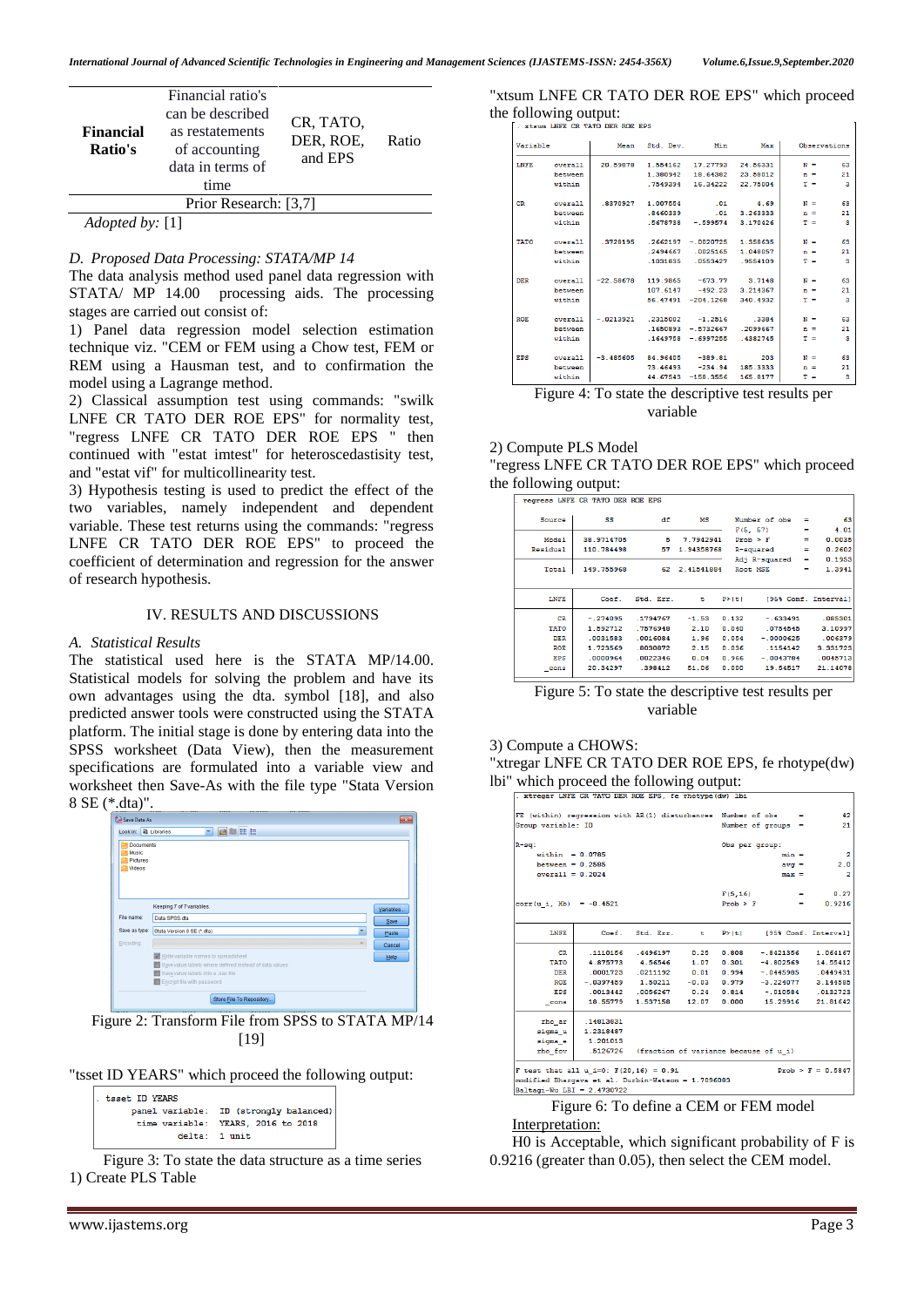| 4) Compute a Hausman method:                            |  |  |  |  |
|---------------------------------------------------------|--|--|--|--|
| "xtregar LNFE CR TATO DER ROE EPS, re                   |  |  |  |  |
| rhotype(theil) lbi" which proceed the following output: |  |  |  |  |

| . xtregar LNFE CR TATO DER ROE EPS, re rhotype(theil) lbi |              |                                             |                        |                |                                         |                      |  |  |
|-----------------------------------------------------------|--------------|---------------------------------------------|------------------------|----------------|-----------------------------------------|----------------------|--|--|
| RE GLS regression with AR(1) disturbances                 |              |                                             |                        |                | Number of $obs =$                       | 63                   |  |  |
| Group variable: ID                                        |              |                                             | Number of groups =     | 21             |                                         |                      |  |  |
|                                                           |              |                                             |                        |                |                                         |                      |  |  |
| $R-gq$ :                                                  |              |                                             |                        | Obs per group: |                                         |                      |  |  |
| within $= 0.0038$                                         |              |                                             |                        |                | $min =$                                 | з                    |  |  |
| $between = 0.3903$                                        |              |                                             |                        |                | $avq =$                                 | 3.0                  |  |  |
| $overall = 0.2546$                                        |              |                                             |                        |                | $max =$                                 | 3                    |  |  |
|                                                           |              |                                             | $Wald chi2(6) = 10.11$ |                |                                         |                      |  |  |
| $corr(u i, Xb) = 0$ (assumed)                             |              |                                             |                        |                | $Prob > chi2$ =                         | 0.1199               |  |  |
|                                                           |              |                                             |                        |                |                                         |                      |  |  |
| <b>LNFE</b>                                               |              | Coef. Std. Err.                             | $\mathbf{z}$ .         | P >  z         |                                         | [95% Conf. Interval] |  |  |
| <b>CR</b>                                                 |              | $-.1886848-.1862155-.1$                     |                        |                | $0.311 - 5536605$                       | .1762909             |  |  |
| TATO                                                      |              | 1.416427 .809034 1.75                       |                        | 0.080          | $-.1692506$                             | 3.002104             |  |  |
| <b>DER</b>                                                |              | .0027271 .0018442 1.48                      |                        | 0.139          | $-.00088750063418$                      |                      |  |  |
| <b>ROE</b>                                                |              | 1.076022 .7818095 1.38                      |                        | 0.169          | $-1.4562962$                            | 2.608341             |  |  |
| EPS                                                       |              | 0.18 0004289 0.18                           |                        |                | $0.855 - 0041869$                       | .0050448             |  |  |
| cons                                                      | 20.32858     | .4317955                                    | 47.08                  | 0.000          | 19.48228                                | 21.17489             |  |  |
| rho ar                                                    | $-.32618242$ |                                             |                        |                | (estimated autocorrelation coefficient) |                      |  |  |
| sigma u                                                   | .23427079    |                                             |                        |                |                                         |                      |  |  |
| sigma e                                                   | 1.1743811    |                                             |                        |                |                                         |                      |  |  |
| rho fov                                                   |              | .03827109 (fraction of variance due to u i) |                        |                |                                         |                      |  |  |
| theta                                                     | .07767934    |                                             |                        |                |                                         |                      |  |  |
| modified Bharqava et al. Durbin-Watson = 1.7096083        |              |                                             |                        |                |                                         |                      |  |  |
| Baltagi-Wu LBI = $2.4730722$                              |              |                                             |                        |                |                                         |                      |  |  |
|                                                           |              |                                             |                        |                |                                         |                      |  |  |

Figure 7: To define a FEM or REM model Interpretation:

H0 is Acceptable, which significant probability of chi2 is 0.1199 (greater than 0.05), then select the REM model.

#### 5) Compute a Lagrange test:

For final confirmation of selected model between CEM and REM. "xtreg LNFE CR TATO DER ROE EPS, re" and then "xttest0" which proceed the following output:



Figure 8: To define a CEM or REM model Interpretation:

H0 is Reject, which significant probability of chibar2 is 0.0004 (less than 0.05), then select the REM model.

#### 6) Display a Normality test:

"swilk LNFE CR TATO DER ROE EPS" which proceed the following output:

| awiia unsa un iaiu uan nua afo      |     |         |        |       |          |  |
|-------------------------------------|-----|---------|--------|-------|----------|--|
| Shapiro-Wilk W test for normal data |     |         |        |       |          |  |
| Variable                            | Obs | w       | v      | z     | Prob > z |  |
| <b>LNFE</b>                         | 63  | 0.97098 | 1.640  | 1.070 | 0.14234  |  |
| <b>CR</b>                           | 63  | 0.72327 | 15.643 | 5.944 | 0.00000  |  |
| <b>TATO</b>                         | 63  | 0.85984 | 7.923  | 4.474 | 0.00000  |  |
| <b>DER</b>                          | 63  | 0.20028 | 45.207 | 8.238 | 0.00000  |  |
| <b>ROE</b>                          | 63  | 0.78326 | 12.252 | 5.416 | 0.00000  |  |
| EPS                                 | 63  | 0.69792 | 17.076 | 6.134 | 0.00000  |  |

Figure 9: To display a Shapiro Wilk W-test 7) Computer a Multicollinearity test:

"estat vif" which proceed the following output:

| estat vif                                       |            |          |  |  |
|-------------------------------------------------|------------|----------|--|--|
| Variable                                        | <b>VIF</b> | 1/VIF    |  |  |
| TATO                                            | 1.30       | 0.770448 |  |  |
| <b>DER</b>                                      | 1.19       | 0.841719 |  |  |
| EPS                                             | 1.15       | 0.869609 |  |  |
| <b>ROE</b>                                      | 1.10       | 0.906952 |  |  |
| CR                                              | 1.04       | 0.958649 |  |  |
| Mean VIF                                        | 1.16       |          |  |  |
| $\ddot{a}$ ang<br>$10.$ To divelay a VIE $\cos$ |            |          |  |  |

### Figure 10: To display a VIF score

#### Interpretation:

VIF score is 1.16 less than 5, accordingly the regression model is stated to be clear from the multicollinearity problems in each independent variable.

#### 8) Computer a Heteroscedastisity test:

"estat imtest" which proceed the following output:

| Cameron & Trivedi's decomposition of IM-test      |                       |              |                            |
|---------------------------------------------------|-----------------------|--------------|----------------------------|
| Source                                            | chi2                  | df           | р                          |
| Heteroskedasticity<br><b>Skewness</b><br>Kurtosis | 24.44<br>4.54<br>1.11 | 20<br>5<br>1 | 0.2237<br>0.4751<br>0.2911 |
| Total                                             | 30.09                 | 26           | 0.2639                     |

Figure 11: To display a specification model et  $>$  imtest

#### Interpretation:

Heteroscedasticity probability of Cameron & Trivedi's decomposition is 0.2327 (greater than 0.05), accordingly the regression model can be stated does not occur heteroscedasticity problems.

9) Because of REM model is chosen, then pull the regression model shown in Figure 7 which proceed as follow:  $= 0$  (aggiumed)  $$ 

|             |           |         |        |                      | .        |
|-------------|-----------|---------|--------|----------------------|----------|
| Coef.       | Std. Err. | z       | P >  z | [95% Conf. Interval] |          |
| $-.1886848$ | .1862155  | $-1.01$ | 0.311  | $-.5536605$          | .1762909 |
| 1.416427    | 809034    | 1.75    | 0.080  | $-1692506$           | 3.002104 |
| 0027271     | 0018442   | 148     | 0.139  | $-0008875$           | 0063418  |
| 1 076022    | 7818095   | 1.38    | 0.169  | $-4562962$           | 2 608341 |
| 0004289     | 0023551   | 0.18    | 0.855  | $-0041869$           | 0050448  |
| 20.32858    | 4317955   | 47.08   | 0.000  | 19.48228             | 21.17489 |
|             |           |         |        |                      |          |

The result of hypothesis testing from producing each independent variable has a significant probability score is greater than 0.05 and holds the chi2 score also which is greater than 0.05, namely 0.1199, so that Ha is acceptable. This means Financial Ratio's has a significant effect in the context of audit quality.

#### *B. Discussions*

The results of the study of the alternatives' hypotheses that are mentioned above are proven to have a significant effect. In other words, this study empirically to predict the audit quality based on the financial ratio's does support previous studies reviewed with higher audit quality as the greater assurance of financial reporting quality, which an important driver of client demand for high audit quality [8]. In the preliminary surveys, in-charge auditor will usually ask for an overview of the financial ratio's to determine the audit plan, the amount of the honorarium and formulate the scope field of work. Thus, the better the financial ratios presented by the client, the auditor will